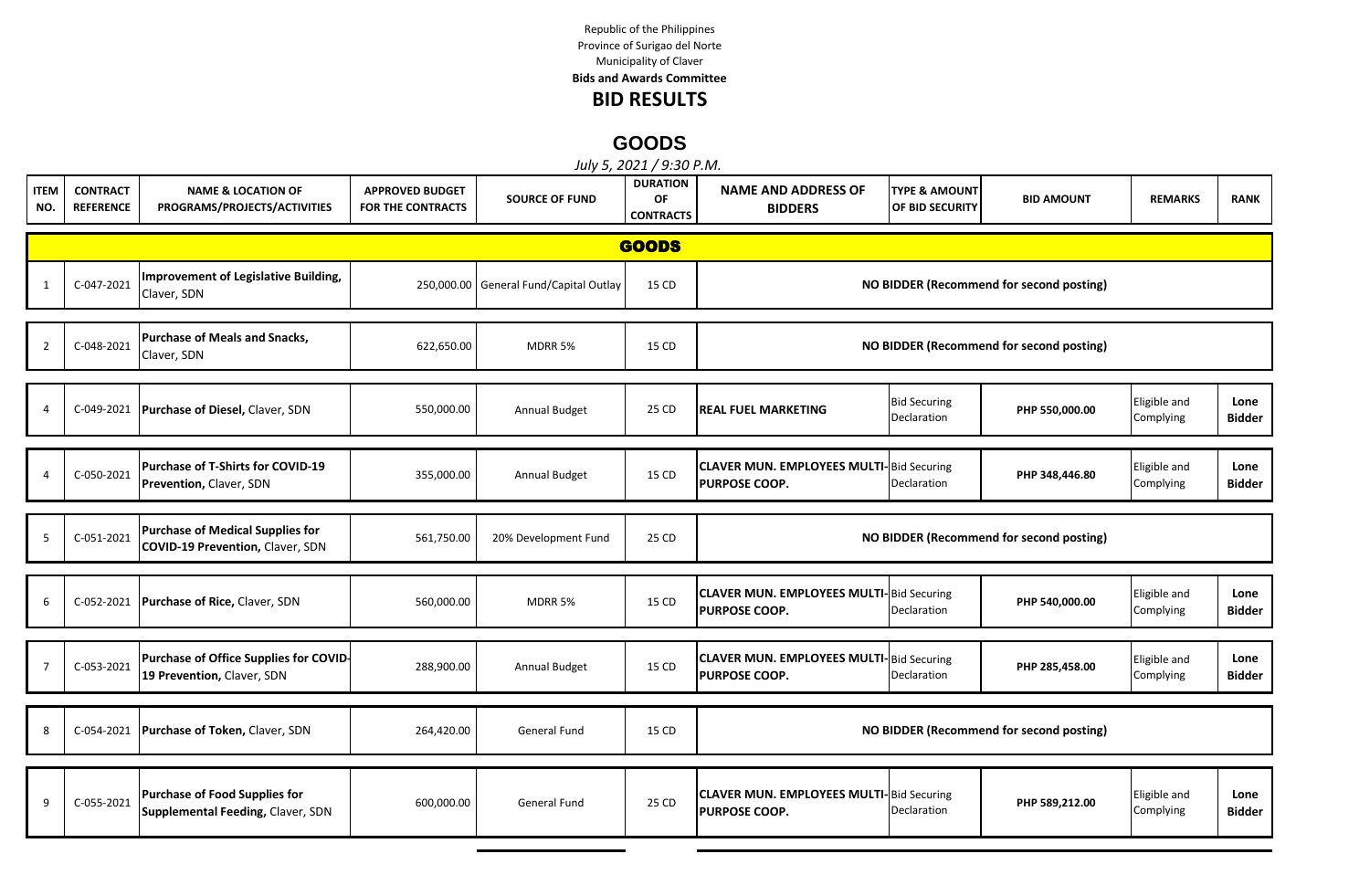| <b>ITEM</b><br>NO. | <b>CONTRACT</b><br><b>REFERENCE</b> | <b>NAME &amp; LOCATION OF</b><br>PROGRAMS/PROJECTS/ACTIVITIES                           | <b>APPROVED BUDGET</b><br><b>FOR THE CONTRACTS</b> | <b>SOURCE OF FUND</b>  | <b>DURATION</b><br>OF<br><b>CONTRACTS</b> | <b>NAME AND ADDRESS OF</b><br><b>BIDDERS</b>                            | <b>TYPE &amp; AMOUNT</b><br><b>OF BID SECURITY</b> | <b>BID AMOUNT</b>                        | <b>REMARKS</b>            | <b>RANK</b>           |
|--------------------|-------------------------------------|-----------------------------------------------------------------------------------------|----------------------------------------------------|------------------------|-------------------------------------------|-------------------------------------------------------------------------|----------------------------------------------------|------------------------------------------|---------------------------|-----------------------|
| 10                 | C-056-2021                          | Purchase of Bond Paper and Alcohol,<br>Claver, SDN                                      | 808,998.32                                         | General Fund 2021      | 15 CD                                     |                                                                         |                                                    | NO BIDDER (Recommend for second posting) |                           |                       |
|                    |                                     |                                                                                         |                                                    |                        |                                           |                                                                         |                                                    |                                          |                           |                       |
| 11                 | C-057-2021                          | Purchase of Ascorbic Acid, Claver,<br>SDN                                               | 332,500.00                                         | <b>Trust Fund</b>      | 15 CD                                     | <b>CLAVER MUN. EMPLOYEES MULTI-Bid Securing</b><br><b>PURPOSE COOP.</b> | Declaration                                        | PHP 328,443.50                           | Eligible and<br>Complying | Lone<br><b>Bidder</b> |
|                    |                                     |                                                                                         |                                                    |                        |                                           |                                                                         |                                                    |                                          |                           |                       |
| 12                 | C-058-2021                          | Purchase of Medical Supplies, Claver,<br><b>SDN</b>                                     | 502,000.00                                         | Special Education Fund | 15 CD                                     | NO BIDDER (Recommend for second posting)                                |                                                    |                                          |                           |                       |
|                    |                                     |                                                                                         |                                                    |                        |                                           |                                                                         |                                                    |                                          |                           |                       |
| 13                 | C-059-2021                          | Purchase of Medical Supplies for<br><b>COVID-19 Prevention, Claver, SDN</b>             | 554,705.00                                         | 20% Development Fund   | 25 CD                                     | NO BIDDER (Recommend for second posting)                                |                                                    |                                          |                           |                       |
|                    |                                     |                                                                                         |                                                    |                        |                                           |                                                                         |                                                    |                                          |                           |                       |
| 14                 | C-060-2021                          | <b>Purchase of Drugs &amp; Medicines for</b><br><b>COVID-19 Prevention, Claver, SDN</b> | 806,877.50                                         | 20% Development Fund   | 15 CD                                     |                                                                         |                                                    | NO BIDDER (Recommend for second posting) |                           |                       |

|             |                          |                                     |                          |                       | <b>GOODS</b>    |                            |                          |                   |                |             |  |  |
|-------------|--------------------------|-------------------------------------|--------------------------|-----------------------|-----------------|----------------------------|--------------------------|-------------------|----------------|-------------|--|--|
|             | July 5, 2021 / 2:30 P.M. |                                     |                          |                       |                 |                            |                          |                   |                |             |  |  |
| <b>ITEM</b> | <b>CONTRACT</b>          | <b>NAME &amp; LOCATION OF</b>       | <b>APPROVED BUDGET</b>   | <b>SOURCE OF FUND</b> | <b>DURATION</b> | <b>NAME AND ADDRESS OF</b> | <b>TYPE &amp; AMOUNT</b> | <b>BID AMOUNT</b> | <b>REMARKS</b> | <b>RANK</b> |  |  |
| NO.         | <b>REFERENCE</b>         | <b>PROGRAMS/PROJECTS/ACTIVITIES</b> | <b>FOR THE CONTRACTS</b> |                       | nЕ              | <b>BIDDERS</b>             | <b>OF BID SECURITY</b>   |                   |                |             |  |  |
|             |                          |                                     |                          |                       |                 |                            |                          |                   |                |             |  |  |

|            |                                         |              |                      | <b>GOODS</b> |                                      |                     |                  |              |  |
|------------|-----------------------------------------|--------------|----------------------|--------------|--------------------------------------|---------------------|------------------|--------------|--|
|            |                                         |              |                      |              | <b>HG AGRI IDUSTRIAL MACHINERIES</b> | <b>Bid Securing</b> | PHP 1,341,990.00 | Eligible and |  |
|            |                                         |              |                      |              |                                      | Declaration         |                  | Complying    |  |
| C-037-2021 | <b>Purchase of Motorized Fiberglass</b> | 1,620,000.00 | 20% Development Fund | 30 CD        | <b>REGGIBUILT CONSTRUCTION &amp;</b> | <b>Bid Securing</b> | PHP 1,458,000.00 | Eligible and |  |
|            | Boat, Claver, SDN                       |              |                      |              | <b>SUPPLY</b>                        | Declaration         |                  | Complying    |  |
|            |                                         |              |                      |              |                                      | <b>Bid Securing</b> | PHP 1,520,000.00 | Eligible and |  |
|            |                                         |              |                      |              | <b>SOUTH SHORE DIVERS</b>            | Declaration         |                  | Complying    |  |

| <b>Purchase of Service Vehicle, Claver,</b><br>0.020.00 | 2.072.   |              |      | <b>TOYOTA CAGAYAN DE ORO.</b> | <b>Bid Securing</b> | PHP 2.067.698.00 | Eligible and      | Lone   |
|---------------------------------------------------------|----------|--------------|------|-------------------------------|---------------------|------------------|-------------------|--------|
| $-1132$<br>.<br>$\sim$ $\sim$<br><b>SDN</b>             | 2,698.00 | General Fund | 0 CD | <b>INCORPORATED</b>           | Declaration         |                  | Complying<br>וטטו | Bidder |

| C-039-2021 | <b>Purchase of Diesel and Gasoline.</b> | 1,999,975.00 | General Fund | 30 CD | <b>REAL FUEL MARKETING</b> | <b>Bid Securing</b><br>Declaration | PHP 1,819,394.00 | Eligible and<br>Complying |  |
|------------|-----------------------------------------|--------------|--------------|-------|----------------------------|------------------------------------|------------------|---------------------------|--|
|            | Claver, SDN                             |              |              |       | ULTRAPRIME DISTRIBUTORS    | <b>Bid Securing</b><br>Declaration | PHP 1,981,902.50 | Eligible and<br>Complyin  |  |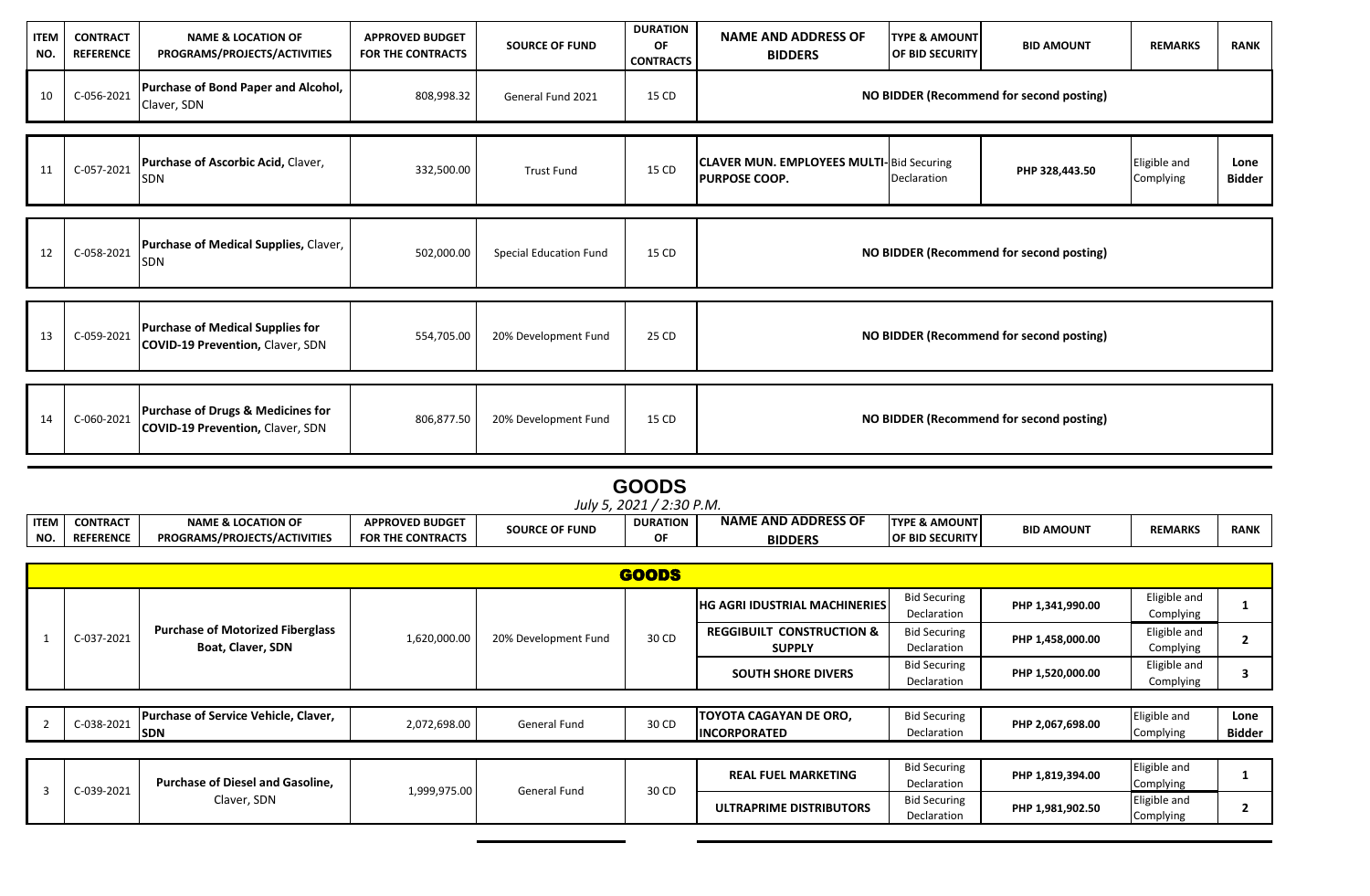| <b>ITEM</b><br>NO. | <b>CONTRACT</b><br><b>REFERENCE</b> | <b>NAME &amp; LOCATION OF</b><br>PROGRAMS/PROJECTS/ACTIVITIES                  | <b>APPROVED BUDGET</b><br><b>FOR THE CONTRACTS</b> | <b>SOURCE OF FUND</b>     | <b>DURATION</b><br>OF<br><b>CONTRACTS</b> | <b>NAME AND ADDRESS OF</b><br><b>BIDDERS</b>  | <b>TYPE &amp; AMOUNT</b><br>OF BID SECURITY | <b>BID AMOUNT</b>                        | <b>REMARKS</b>            | <b>RANK</b>           |
|--------------------|-------------------------------------|--------------------------------------------------------------------------------|----------------------------------------------------|---------------------------|-------------------------------------------|-----------------------------------------------|---------------------------------------------|------------------------------------------|---------------------------|-----------------------|
|                    | C-040-2021                          | <b>Repair and Maintenance for</b><br>Transfortation Equipment, Claver,<br>SDN  | 1,000,000.00                                       | <b>General Fund</b>       | 30 CD                                     |                                               |                                             | NO BIDDER (Recommend for second posting) |                           |                       |
|                    |                                     |                                                                                |                                                    |                           |                                           |                                               |                                             |                                          |                           |                       |
|                    | C-041-2021                          | Purchase of Motor Vehicles, Claver,<br><b>SDN</b>                              | 1,527,698.00                                       | <b>General Fund</b>       | 30 CD                                     | TOYOTA CAGAYAN DE ORO,<br><b>INCORPORATED</b> | <b>Bid Securing</b><br>Declaration          | PHP 1,521,298.00                         | Eligible and<br>Complying | Lone<br>Bidder        |
|                    |                                     |                                                                                |                                                    |                           |                                           |                                               |                                             |                                          |                           |                       |
| 6                  | C-042-2021                          | Purchase of Service Vehicles, Claver,<br><b>SDN</b>                            | 2,017,698.00                                       | <b>General Fund</b>       | 30 CD                                     | TOYOTA CAGAYAN DE ORO,<br><b>INCORPORATED</b> | <b>Bid Securing</b><br>Declaration          | PHP 2,012,698.00                         | Eligible and<br>Complying | Lone<br><b>Bidder</b> |
|                    |                                     |                                                                                |                                                    |                           |                                           |                                               |                                             |                                          |                           |                       |
|                    | C-043-2021                          | <b>Purchase of Ambulance, Claver, SDN</b>                                      | 2,500,000.00                                       | <b>Trust Fund</b>         | 30 CD                                     | NISSAN CAGAYAN DE ORO DIST.,<br>INC.          | <b>Bid Securing</b><br>Declaration          | PHP 2,499,000.00                         | Eligible and<br>Complying | Lone<br>Bidder        |
|                    |                                     |                                                                                |                                                    |                           |                                           |                                               |                                             |                                          |                           |                       |
| 8                  | C-044-2021                          | <b>Purchase of Air Purifier for COVID-19</b><br><b>Prevention, Claver, SDN</b> | 1,040,000.00                                       | Supplemental Budget No. 1 | 15 CD                                     | NUTRAWAY SYSTEM INC.                          | <b>Bid Securing</b><br>Declaration          | PHP 1,032,200.00                         | Eligible and<br>Complying | Lone<br><b>Bidder</b> |
|                    |                                     |                                                                                |                                                    |                           |                                           |                                               |                                             |                                          |                           |                       |
| 9                  | C-045-2021                          | <b>Purchase of Meals and Snacks,</b><br>Claver, SDN                            | 2,500,000.00                                       | 20% Development Fund      | 15 CD                                     | JMJ SNACKHAUZ & CATERING<br><b>SERVICES</b>   | <b>Bid Securing</b><br>Declaration          | PHP 2,488,000.00                         | Eligible and<br>Complying | Lone<br>Bidder        |

## **GOODS & INFRASTRUCTURE**

*August 9, 2021 / 9:30 A.M.*

| <b>ITEM</b><br>NO. | <b>CONTRACT</b><br><b>REFERENCE</b> | <b>NAME &amp; LOCATION OF</b><br>PROGRAMS/PROJECTS/ACTIVITIES                      | <b>APPROVED BUDGET</b><br><b>FOR THE CONTRACTS</b> | <b>SOURCE OF FUND</b> | <b>DURATION</b><br>OF<br><b>CONTRACTS</b> | <b>NAME AND ADDRESS OF</b><br><b>BIDDERS</b>                                                                                                                   | <b>TYPE &amp; AMOUNT</b><br><b>OF BID SECURITY</b> | <b>BID AMOUNT</b>                            | <b>REMARKS</b> | <b>RANK</b> |
|--------------------|-------------------------------------|------------------------------------------------------------------------------------|----------------------------------------------------|-----------------------|-------------------------------------------|----------------------------------------------------------------------------------------------------------------------------------------------------------------|----------------------------------------------------|----------------------------------------------|----------------|-------------|
|                    |                                     |                                                                                    |                                                    |                       | <b>GOODS</b>                              |                                                                                                                                                                |                                                    |                                              |                |             |
|                    | C-035-2021                          | Purchase of Epoxy Paint, Claver, SDN                                               | PHP 300,000.00                                     | General Fund          | 15 CD                                     |                                                                                                                                                                |                                                    | NO BIDDER (recommend for negotiated postin   |                |             |
| $\overline{2}$     | C-047-2021                          | Improvement of Legislative Building,<br>Claver, SDN                                | PHP 250,000.00                                     | General Fund          | 15 CD                                     | NO BIDDER (recommend for negotiated postin                                                                                                                     |                                                    |                                              |                |             |
| 3                  | C-048-2021                          | Purchase of Meals, Claver, SDN                                                     | PHP 622,650.00                                     | MDRR 5%               | 15 CD                                     | <b>JMJ SNACK HAUZ &amp; CATERING</b><br>Eligible and<br><b>Bid Securing</b><br>Lone<br>PHP 619,092.00<br>Declaration<br>Complying<br>Bidder<br><b>SERVICES</b> |                                                    |                                              |                |             |
|                    | C-051-2021                          | <b>Purchase of Medical Supplies for</b><br><b>COVID-19 Prevention, Claver, SDN</b> | PHP 561,750.00                                     | 20% Development Fund  | 25 CD                                     |                                                                                                                                                                |                                                    | NO BIDDER (recommend for negotiated posting) |                |             |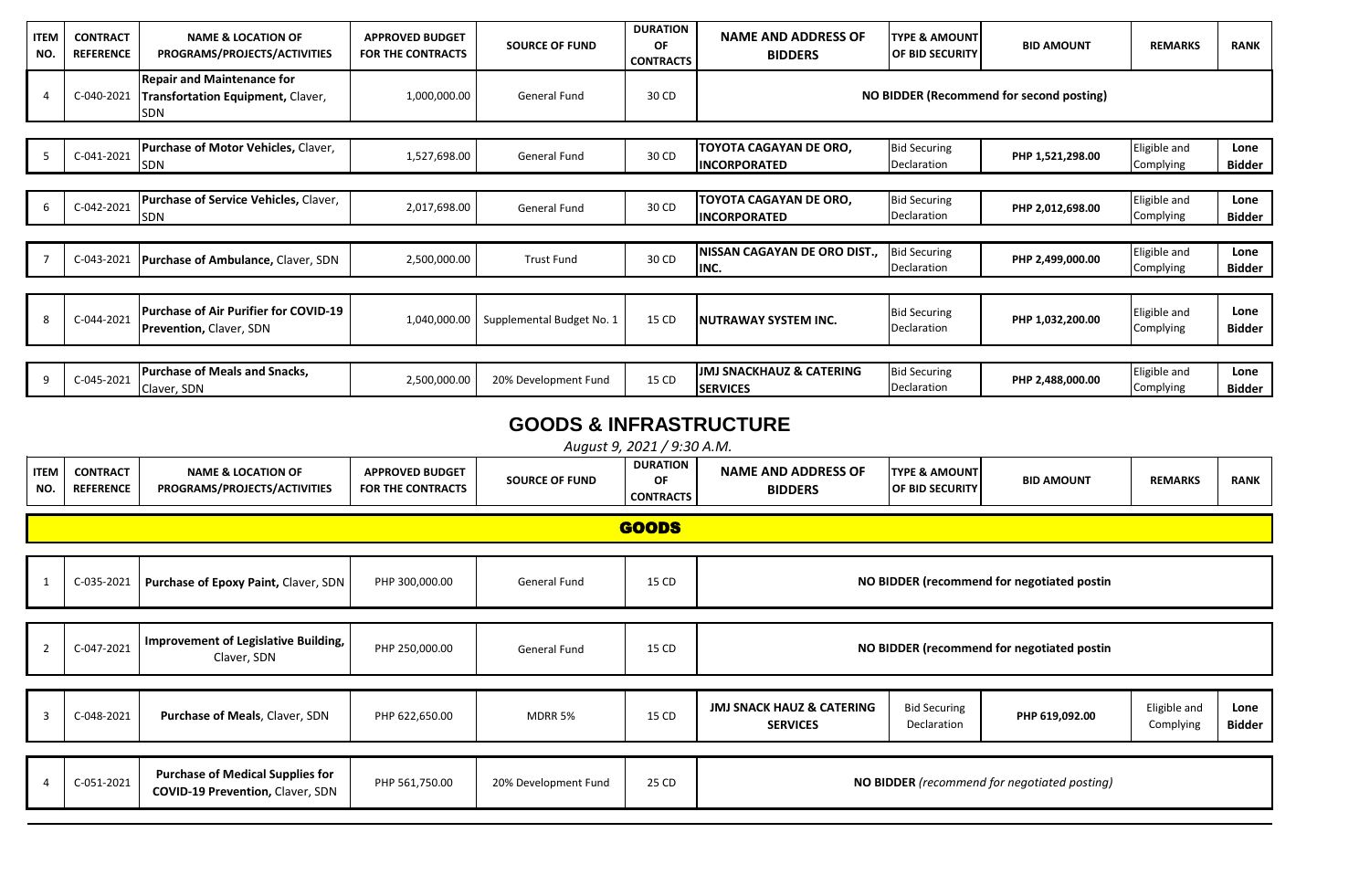| <b>ITEM</b><br>NO. | <b>CONTRACT</b><br><b>REFERENCE</b> | <b>NAME &amp; LOCATION OF</b><br>PROGRAMS/PROJECTS/ACTIVITIES                  | <b>APPROVED BUDGET</b><br>FOR THE CONTRACTS | <b>SOURCE OF FUND</b>         | <b>DURATION</b><br>OF<br><b>CONTRACTS</b> | <b>NAME AND ADDRESS OF</b><br><b>BIDDERS</b>      | <b>TYPE &amp; AMOUNT</b><br><b>OF BID SECURITY</b> | <b>BID AMOUNT</b>                             | <b>REMARKS</b>            | <b>RANK</b>           |
|--------------------|-------------------------------------|--------------------------------------------------------------------------------|---------------------------------------------|-------------------------------|-------------------------------------------|---------------------------------------------------|----------------------------------------------------|-----------------------------------------------|---------------------------|-----------------------|
| 5                  | C-054-2021                          | Purchase of Token, Claver, SDN                                                 | PHP 264,420.00                              | General Fund                  | 15 CD                                     |                                                   |                                                    | NO BIDDER (recommend for negotiated posting)  |                           |                       |
| 6                  | C-056-2021                          | Purchase of Bond Paper and Alcohol<br>Claver, SDN                              | PHP 808,998.32                              | Special Education Fund        | 15 CD                                     |                                                   |                                                    | NO BIDDER (recommend for negotiated posting)  |                           |                       |
| $\overline{7}$     | C-058-2021                          | Purchase of Medical Supplies, Claver,<br>SDN                                   | PHP 502,000.00                              | <b>Special Education Fund</b> | 15 CD                                     |                                                   |                                                    | NO BIDDER (recommend for negotiated posting)  |                           |                       |
| 8                  | C-059-2021                          | <b>Purchase of Medical Supplies for</b><br>COVID-19 Prevention, Claver, SDN    | PHP 554,705.00                              | 20% Development Fund          | 25 CD                                     |                                                   |                                                    | NO BIDDER (recommend for negotiated posting)  |                           |                       |
| 9                  | C-060-2021                          | <b>Purchase of Drugs and Medicines for</b><br>COVID-19 Prevention, Claver, SDN | PHP 806,887.50                              | 20% Development Fund          | $15$ CD=                                  |                                                   |                                                    | NO BIDDER (recommend for negotiated posting)  |                           |                       |
| 10                 | C-075-2021                          | Purchase of Rice, Claver, SDN                                                  | PHP 560,000.00                              | MDRR 5%                       | $15$ CD=                                  |                                                   |                                                    | NO BIDDER (recommend for negotiated postin g) |                           |                       |
| 11                 | C-076-2021                          | Purchase of Meals, Claver, SDN                                                 | PHP 210,000.00                              | MDRR 5%                       | 15 CD                                     |                                                   |                                                    | NO BIDDER (recommend for negotiated posting)  |                           |                       |
| 12                 | C-077-2021                          | Purchase of Motor Vehicles, Claver,<br>SDN                                     | PHP 315,000.00                              | General Fund                  | 25 CD                                     | <b>EDUHOME ENTERPRISES INC.</b>                   | <b>Bid Securing</b><br>Declaration                 | PHP 313,525.00                                | Eligible and<br>Complying | Lone<br><b>Bidder</b> |
| 13                 | C-078-2021                          | Purchase of Motor XRM 125, Claver,<br>SDN                                      | PHP 255,000.00                              | General Fund                  | 25 CD                                     | <b>EDUHOME ENTERPRISES INC.</b>                   | <b>Bid Securing</b><br>Declaration                 | PHP 253,520.00                                | Eligible and<br>Complying | Lone<br><b>Bidder</b> |
| 14                 | C-079-2021                          | Purchase of Appliances, Claver, SDN                                            | PHP 250,000.00                              | General Fund                  | 15 CD                                     | <b>BIOLOGIC SYSTEMS COMPUTER</b><br><b>CENTER</b> | <b>Bid Securing</b><br>Declaration                 | PHP 249,140.00                                | Eligible and<br>Complying | Lone<br>Bidder        |
| 15                 | C-080-2021                          | Procurement of Automation System,<br>Claver, SDN                               | PHP 500,000.00                              | General Fund                  | 30 CD                                     |                                                   |                                                    | NO BIDDER (recommend for negotiated posting)  |                           |                       |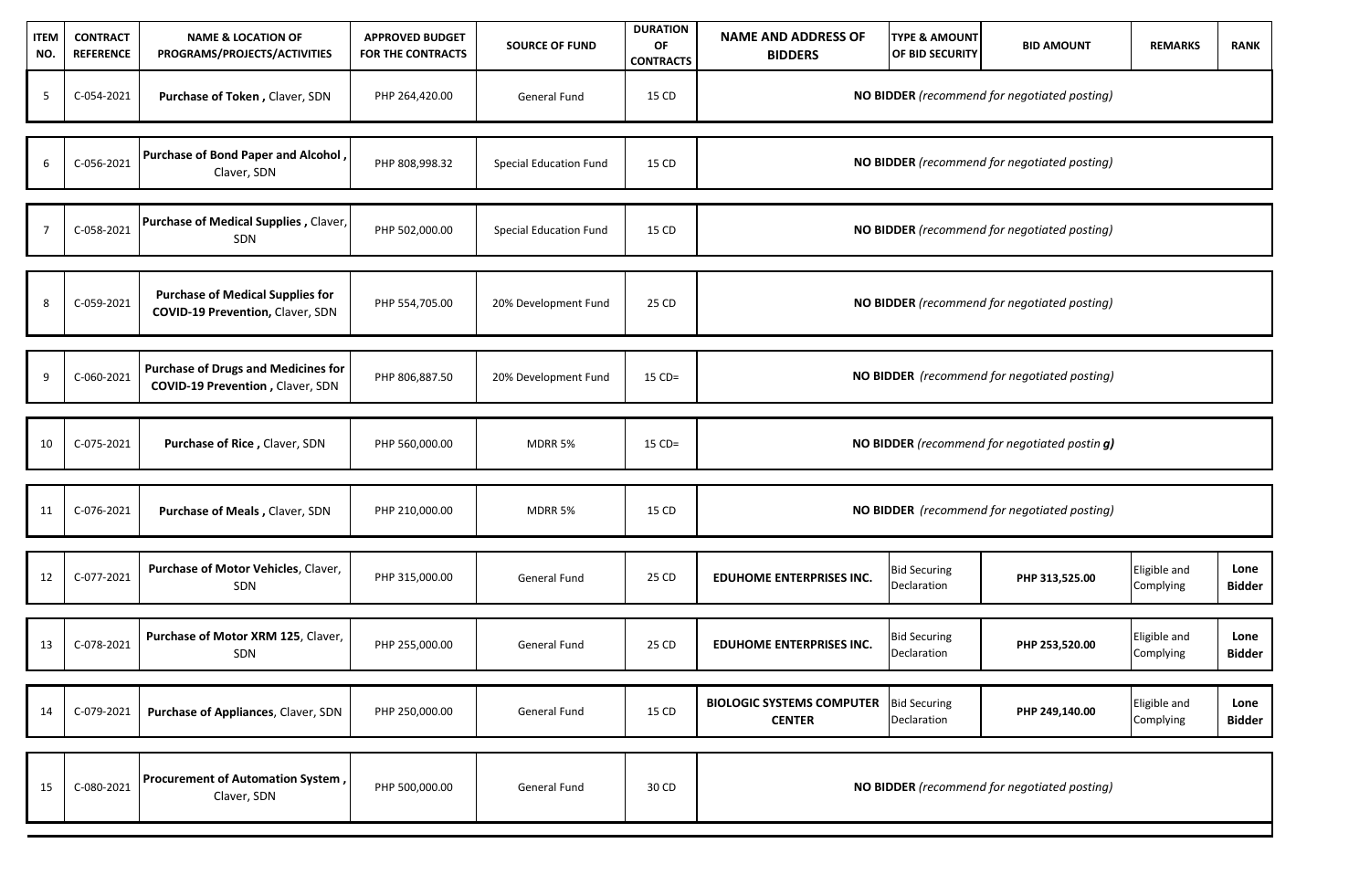| <b>ITEM</b><br>NO. | <b>CONTRACT</b><br><b>REFERENCE</b> | <b>NAME &amp; LOCATION OF</b><br>PROGRAMS/PROJECTS/ACTIVITIES                | <b>APPROVED BUDGET</b><br><b>FOR THE CONTRACTS</b> | <b>SOURCE OF FUND</b>             | <b>DURATION</b><br>OF<br><b>CONTRACTS</b> | <b>NAME AND ADDRESS OF</b><br><b>BIDDERS</b>      | <b>TYPE &amp; AMOUNT</b><br>OF BID SECURITY | <b>BID AMOUNT</b>                            | <b>REMARKS</b>            | <b>RANK</b>           |
|--------------------|-------------------------------------|------------------------------------------------------------------------------|----------------------------------------------------|-----------------------------------|-------------------------------------------|---------------------------------------------------|---------------------------------------------|----------------------------------------------|---------------------------|-----------------------|
| 16                 | C-081-2021                          | Procurement of Automation System,<br>Claver, SDN                             | PHP 600,000.00                                     | <b>General Fund</b>               | 30 CD                                     |                                                   |                                             | NO BIDDER (recommend for negotiated posting) |                           |                       |
| 17                 | C-082-2021                          | Purchase of ICT Equipment, Claver,<br>SDN                                    | PHP 730,000.00                                     | General Fund                      | 15 CD                                     | <b>BIOLOGIC SYSTEMS COMPUTER</b><br><b>CENTER</b> | <b>Bid Securing</b><br>Declaration          | PHP 728,900.00                               | Eligible and<br>Complying | Lone<br><b>Bidder</b> |
| 18                 | C-083-2021                          | Purchase of Rice, Claver, SDN                                                | PHP 849,800.00                                     | General Fund                      | 15 CD                                     |                                                   |                                             | NO BIDDER (recommend for posting)            |                           |                       |
| 19                 | C-084-2021                          | Procurement of Automation System,<br>Claver, SDN                             | PHP 900,000.00                                     | General Fund                      | 30 CD                                     | NO BIDDER (recommend for posting)                 |                                             |                                              |                           |                       |
|                    |                                     |                                                                              |                                                    |                                   | <b>INFRASTRUCTURE</b>                     |                                                   |                                             |                                              |                           |                       |
|                    |                                     |                                                                              |                                                    |                                   |                                           |                                                   |                                             |                                              |                           |                       |
| $\mathbf{1}$       | C-072-2021                          | <b>Constraction of Waiting Shed. Brgy.</b>                                   | PHP 795,228.21                                     | Supplemental Budget No. 1 -       | 30 CD                                     | <b>RJ CONSTRUCTION &amp; SUPPLY</b>               | <b>Bid Securing</b><br>Declaration          | PHP 793,001.34                               | Eligible and<br>Complying | $\mathbf{1}$          |
|                    |                                     | Lapinigan, Claver, SDN                                                       |                                                    | 2019                              |                                           | <b>ASJ BUILDERS</b>                               | <b>Bid Securing</b><br>Declaration          | PHP 794,191.34                               | Eligible and<br>Complying | $\mathbf{2}$          |
| $\overline{2}$     | C-073-2021                          | <b>Municipal Agriculuture Organic</b><br>Program-Farm Tourism/Learning Site, | PHP 597,820.06                                     | Supplemental Budget No. 2 -       | 30 CD                                     | <b>RJ CONSTRUCTION &amp; SUPPLY</b>               | <b>Bid Securing</b><br>Declaration          | PHP 595,452.80                               | Eligible and<br>Complying | 1                     |
|                    |                                     | Claver, SDN                                                                  |                                                    | 2020                              |                                           | <b>ASJ BUILDERS</b>                               | <b>Bid Securing</b><br>Declaration          | PHP 596,516.93                               | Eligible and<br>Complying | $\mathbf{2}$          |
| $\overline{3}$     | C-074-2021                          | <b>Construction of Municipal Sign,</b><br>Claver, SDN                        | PHP 480,411.56                                     | Supplemental Budget No. 1<br>2021 | 30 CD                                     |                                                   |                                             | NO BIDDER (recommend for second posting)     |                           |                       |

## **INFRASTRUCTURE & GOODS**

|                             | $(0.20)^{\circ}$<br>222<br>…ugust<br>202.<br>A.M. |                                     |                          |                       |                 |                          |                          |                   |                |             |  |
|-----------------------------|---------------------------------------------------|-------------------------------------|--------------------------|-----------------------|-----------------|--------------------------|--------------------------|-------------------|----------------|-------------|--|
| <b>ITEM</b>                 | <b>CONTRACT</b>                                   | <b>NAME &amp; LOCATION OF</b>       | <b>APPROVED BUDGET</b>   | <b>SOURCE OF FUND</b> | <b>DURATION</b> | . AND ADDRESS OF<br>NAME | <b>TYPE &amp; AMOUNT</b> | <b>BID AMOUNT</b> | <b>REMARKS</b> | <b>RANI</b> |  |
| <b>N<sub>O</sub></b><br>טיי | <b>REFERENCE</b>                                  | <b>PROGRAMS/PROJECTS/ACTIVITIES</b> | <b>FOR THE CONTRACTS</b> |                       | ΩF              | <b>BIDDERS</b>           | <b>OF BID SECURITY</b>   |                   |                |             |  |
|                             |                                                   |                                     |                          |                       |                 |                          |                          |                   |                |             |  |

| <b>INFRASTRUCTURE</b> |  |  |  |  |                     |                     |                  |              |  |
|-----------------------|--|--|--|--|---------------------|---------------------|------------------|--------------|--|
|                       |  |  |  |  |                     |                     |                  |              |  |
|                       |  |  |  |  | <b>ASJ BUILDERS</b> | <b>Bid Securing</b> | PHP 4,873,034.27 | Eligible and |  |
|                       |  |  |  |  |                     | Declaration         |                  | Complying    |  |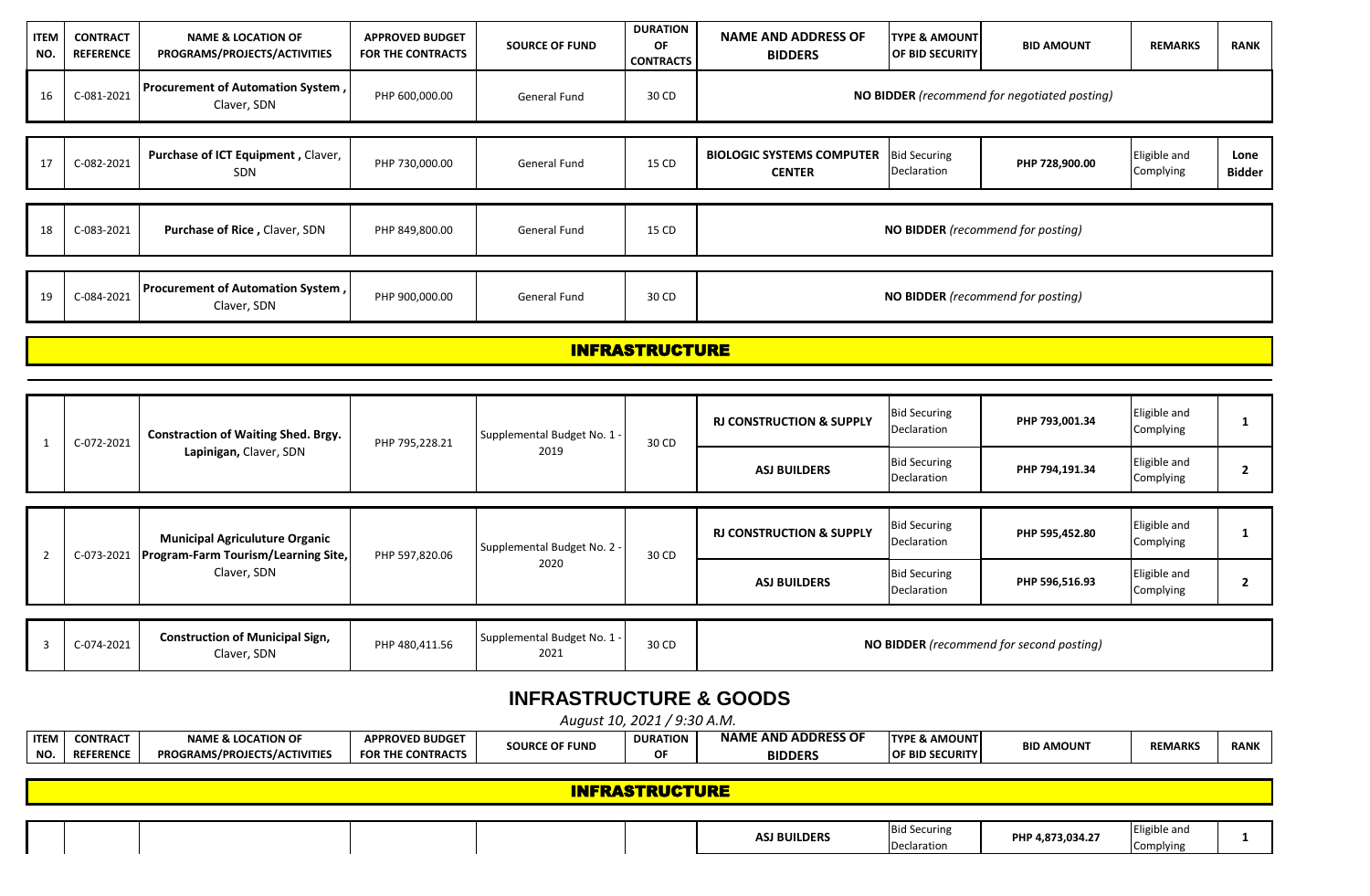| <b>ITEM</b><br>NO. | <b>CONTRACT</b><br><b>REFERENCE</b> | <b>NAME &amp; LOCATION OF</b><br>PROGRAMS/PROJECTS/ACTIVITIES                             | <b>APPROVED BUDGET</b><br><b>FOR THE CONTRACTS</b> | <b>SOURCE OF FUND</b>                             | <b>DURATION</b><br>OF<br><b>CONTRACTS</b> | <b>NAME AND ADDRESS OF</b><br><b>BIDDERS</b>           | <b>TYPE &amp; AMOUNT</b><br>OF BID SECURITY | <b>BID AMOUNT</b> | <b>REMARKS</b>            | <b>RANK</b>           |
|--------------------|-------------------------------------|-------------------------------------------------------------------------------------------|----------------------------------------------------|---------------------------------------------------|-------------------------------------------|--------------------------------------------------------|---------------------------------------------|-------------------|---------------------------|-----------------------|
| 1                  | C-062-2021                          | <b>Construction of Lawihon Boulevard,</b><br>Claver, SDN                                  | PHP 4,886,896.66                                   | Supplemental Budget No. 1 .<br>2019, No. 2 - 2021 | 140 CD                                    | A T. DUMLAO CONSTRUCTION,<br>INC.                      | <b>Bid Securing</b><br>Declaration          | PHP 4,882,333.40  | Eligible and<br>Complying | $\mathbf{2}$          |
|                    |                                     |                                                                                           |                                                    |                                                   |                                           | <b>CARTESIAN BUILDERS</b>                              | <b>Bid Securing</b><br>Declaration          | PHP 4,885,000.64  | Eligible and<br>Complying | 3                     |
|                    |                                     |                                                                                           |                                                    |                                                   |                                           |                                                        |                                             |                   |                           |                       |
| $\overline{2}$     | C-063-2021                          | <b>Construction of Barangay Drainage</b><br>(14 Barangays), Claver, SDN                   | PHP 18,738,084.49                                  | Supplemental Budget No. 1 .<br>2021               | 120 CD                                    | A T. DUMLAO CONSTRUCTION,<br>INC.                      | <b>Bid Securing</b><br>Declaration          | PHP 18,705,757.56 | Eligible and<br>Complying | $\mathbf{1}$          |
|                    |                                     |                                                                                           |                                                    |                                                   |                                           | <b>JMT CONSTRUCTION</b>                                | <b>Bid Securing</b><br>Declaration          | PHP 18,721,978.06 | Eligible and<br>Complying | $\mathbf{2}$          |
|                    |                                     |                                                                                           |                                                    |                                                   |                                           |                                                        |                                             |                   |                           |                       |
|                    | C-064-2021                          | Installation of Street lights, Claver,<br><b>SDN</b>                                      | PHP 1,990,411.10                                   | 20% Development Fund<br>2021                      | 45CD                                      | <b>EJOB CONSTRUCTION</b>                               | <b>Bid Securing</b><br>Declaration          | PHP 1,972,825.84  | Eligible and<br>Complying | 1                     |
| 3                  |                                     |                                                                                           |                                                    |                                                   |                                           | <b>RJ CONSTRUCTION &amp; SUPPLY</b>                    | <b>Bid Securing</b><br>Declaration          | PHP 1,980,148.97  | Eligible and<br>Complying | 2                     |
|                    |                                     |                                                                                           |                                                    |                                                   |                                           |                                                        |                                             |                   |                           |                       |
|                    | C-065-2021                          | <b>Construction and Improvement of</b><br>Drainage Canal in All Barangays,<br>Claver, SDN | PHP 9,950,599.10                                   | 5% Calamity Fund                                  | 200 CD                                    | <b>RJ CONSTRUCTION &amp; SUPPLY</b>                    | <b>Bid Securing</b><br>Declaration          | PHP 9,948,067.62  | Eligible and<br>Complying | Lone<br><b>Bidder</b> |
|                    |                                     |                                                                                           |                                                    |                                                   |                                           |                                                        |                                             |                   |                           |                       |
|                    | C-066-2021                          | <b>Construction and Improvement of</b><br>Drainage Canal in All BArangays,<br>Claver, SDN | PHP 1,671,461.08                                   | 20% Development Fund<br>2021                      | 40 CD                                     | <b>RJ CONSTRUCTION &amp; SUPPLY</b>                    | <b>Bid Securing</b><br>Declaration          | PHP 1,676,186.45  | Eligible and<br>Complying | $\mathbf{1}$          |
| 5                  |                                     |                                                                                           |                                                    |                                                   |                                           | <b>CARTESIAN BUILDERS</b>                              | <b>Bid Securing</b><br>Declaration          | PHP 1,680,323.37  | Eligible and<br>Complying | $\mathbf{2}$          |
|                    |                                     |                                                                                           |                                                    |                                                   |                                           |                                                        |                                             |                   |                           |                       |
| 1                  | C-067-2021                          | <b>Construction/Concreting of</b><br>Municiapal and Brgy. Roads, Claver,<br>SDN           | PHP 24,426,906.24                                  | Supplemental Budget No. 1<br>2021                 | 270 CD                                    | A T. DUMLAO CONSTRUCTION,<br>INC.                      | <b>Bid Securing</b><br>Declaration          | PHP 24,406,422.98 | Eligible and<br>Complying | Lone<br><b>Bidder</b> |
|                    |                                     |                                                                                           |                                                    |                                                   | <b>GOODS</b>                              |                                                        |                                             |                   |                           |                       |
|                    |                                     |                                                                                           |                                                    |                                                   |                                           |                                                        |                                             |                   |                           |                       |
| 1                  | C-040-2021                          | <b>Repair and Maintenance for</b><br>Transportation Equipment, Claver,<br>SDN             | PHP 1,000,000.00                                   | General Fund 2021                                 | 30 CD                                     | <b>MMR AUTOREPAIR SHOP</b>                             | <b>Bid Securing</b><br>Declaration          | PHP 998,500.00    | Eligible and<br>Complying | Lone<br>Bidder        |
|                    |                                     |                                                                                           |                                                    |                                                   |                                           |                                                        |                                             |                   |                           |                       |
| $\overline{2}$     | C-068-2021                          | <b>Purchase of Diesel and Gasoline,</b><br>Claver, SDN                                    | PHP 5,055,000.00                                   | General Fund 2021                                 | 30 CD                                     | <b>REAL FUEL MARKETING</b>                             | <b>Bid Securing</b><br>Declaration          | PHP 4,609,200.00  | Eligible and<br>Complying | Lone<br>Bidder        |
|                    |                                     |                                                                                           |                                                    |                                                   |                                           |                                                        |                                             |                   |                           |                       |
| $\overline{3}$     | C-069-2021                          | <b>Purchase of Meals and Snacks,</b><br>Claver, SDN                                       | PHP 3,050,000.00                                   | General Fund 2021                                 | 15 CD                                     | <b>JMJ SNACKHAUZ &amp; CATERING</b><br><b>SERVICES</b> | <b>Bid Securing</b><br>Declaration          | PHP 3,029,000.00  | Eligible and<br>Complying | Lone<br>Bidder        |
|                    |                                     |                                                                                           |                                                    |                                                   |                                           |                                                        |                                             |                   |                           |                       |
| $\overline{4}$     | C-070-2021                          | Purchase of Manlifter, Claver, SDN                                                        | PHP 4,000,000.00                                   | General Fund 2021                                 | 30 CD                                     | <b>SUBEEK MERCHANDIZING</b>                            | <b>Bid Securing</b><br>Declaration          | PHP 3,950,000.00  | Eligible and<br>Complying | 1                     |
|                    |                                     |                                                                                           |                                                    |                                                   |                                           | <b>RL INDUSTRIAL TRADING</b>                           | <b>Bid Securing</b><br>Declaration          | PHP 3,995,000.00  | Eligible and<br>Complying | $\mathbf{2}$          |
| 5                  | C-071-2021                          | <b>Purchase of Automation System,</b><br>Claver, SDN                                      | PHP 3,000,000.00                                   | General Fund 2021                                 | 30 CD                                     | LEXSYS TECHNOLOGIES, INC.                              | <b>Bid Securing</b><br>Declaration          | PHP 2,800,000.00  | Eligible and<br>Complying | Lone<br>Bidder        |